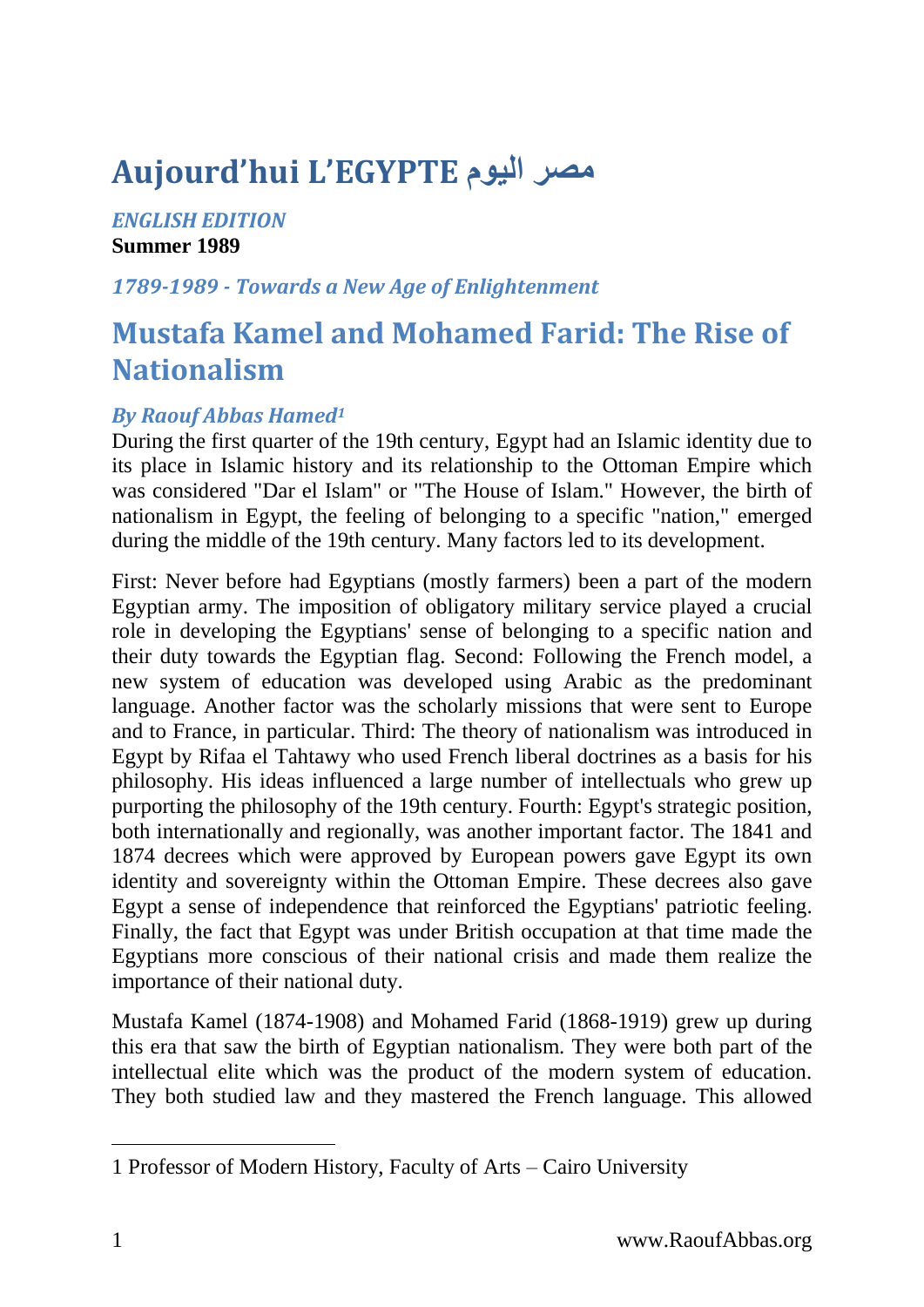them to study Western culture from an Egyptian perspective. They were famous orators, writers and journalists. One succeeded the other as president of "the nationalist party" which represented, at the beginning, the nationalist trend that was fighting against British occupation and formulating the political resistance that aimed for independence. It was only in 1907 that the movement became a political party under the leadership of Mustafa Kamel. Kamel died in 1908 and was then replaced by Mohamed Farid, the leader of the nationalist movement. Thus, it is important to follow the stages of development of nationalist thought at the beginning of the 20th century and how it reflected the influence of French liberal thought on these two Egyptian political leaders.

Under British occupation, Egyptian patriotism had an Islamic colouring. The Egyptians had rejected the "Arab" identity because it was encouraged by the British. With the continuation of the legal presence of the Ottomans, Egyptians chose to hold on to their ties with the Ottoman Empire; they considered this their safeguard against British imperialism. Mustafa Kamel was convinced of the necessity of the Ottoman presence; the dismantling of the empire would lead to a World War. He also believed that Muslims had to get closer to the Sultan. Whoever wanted to see an Egypt free from British occupation, had to make sure that Egypt would remain an independent Ottoman state. However, Mustafa Kamel would not accept the dismissal of the rights given to Egyptians in the previously mentioned decrees for he said: "*Some deceivers have declared that we want to get rid of the British and give away Egypt to Turkey so the Ottomans could do as they please and turn us into one of their regular states. In other words, we only want to change rulers and we are neither looking for independence nor sovereignty. This is an accusation - it also means that our knowledge of Western philosophies that were transmitted to us a century ago made us hold on ever more to our submission and humiliation. The fact that we learned about the rights of nations - has only prepared us to become "classy" slaves. This accusation is an insult to civilization and the civilized world; it is the destruction of the Arab nation to insinuate that Egypt will never progress and will never reach the level of development that other nations have attained*."<sup>2</sup>

This political trend that brought Egypt close to Turkey had religious implications in Mohamed Farid's view. He considered that being part of the Ottoman Empire, the nation of the Islamic Caliphate, meant being true to Islam. His reason was that the Ottomans had always defended Islam against other Christian European countries. He also considered the issue of Orientalism as a religious issue and believed the West conspired against Islam and the Muslim nations.

<sup>2</sup> Abdel Rahman el Rafei : Mustafa Kamel p. 451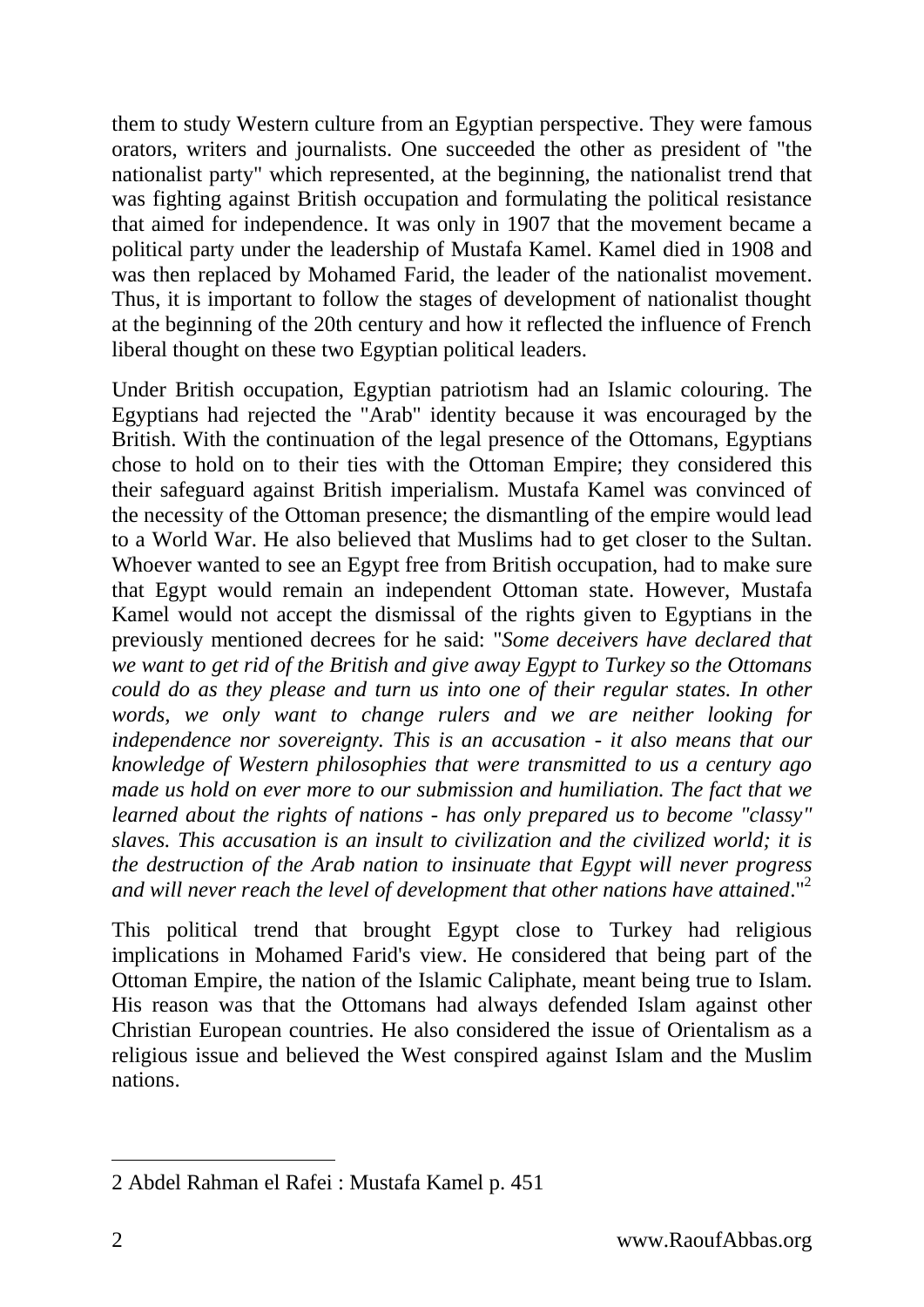On the other hand, Mustafa Kamel saw "nationalism" as a feeling of belonging to a nation and having a responsibility towards it. It was a feeling that came neither from language nor religion, but rather a feeling of belonging to a specific piece of land. He also romanticized about Egypt and its great past: "*Egypt, paradise on earth, does not deserve to be humiliated or we, her dear children, become strangers in our own home.*" <sup>3</sup> He believed that it should be impossible for religion or language or any legal status to affect "nationalism" which, in principle, included all Egyptians. He felt there was a psychological binding between compatriots. Whether Muslim or Copt, they had all lived for centuries in harmony. There was no sense of contradiction in belonging to a specific religion while supporting nationalism because true religion teaches true nationalism.

In contrast, we find that Mohamed Farid had excluded the Copts from the framework of the nationalist group. He considered the Egyptians as being a homogeneous nation or "umma" that shared the same language, the same customs and the same religion. Having said this, he pointed out the existence of an exception: "*a minority which is still enjoying all rights at all times.*" These words were aimed at the Copts of Egypt and they revealed Mohamed Farid's confusion between nationalism and his Muslim identity.

We could say that Mustafa Kamel had a deeper understanding of the concept of nationalism. He saw nationalism's secular origin and did not compare it, in any way, with religion or even considered religion as one of the components of nationalism. He looked at it from a purely realistic point of view when he said: *"Nationalism is a noble feeling that binds people, it is a strong feeling upon which countries are built and kingdoms flourish. European civilization is nothing hut a by-product of nationalism.* He adds: *"Patriotism is a feeling that grows in you; it gets to be extremely strong and overwhelming. The more problems a nation has, the more difficulties it faces, the stronger the feeling gets...An "umma," or nation, cannot survive without true nationalism and its survival would have no meaning without it."<sup>4</sup>*

In his writings, Mohamed Farid focused on the Egyptian "umma" which was supposed to find its place among free nations: "*The nation that preceded all nations in being free and civilized has to be part of the civilized world, and no country would have the right to contest it.*" Mohamed Farid goes hack in history to affirm the features of the Egyptian "umma." He said*, ...The descendants of those who built the Pyramids and those royal cemeteries of the Valley of the Kings, those tombs that have fascinated the entire world for centuries, can,* 

<sup>3</sup> Abdel Rahman el Rafei : Mustafa Kamel p. 146-147

<sup>4</sup> Abdel Rahman el Rafei : Mustafa Kamel p. 114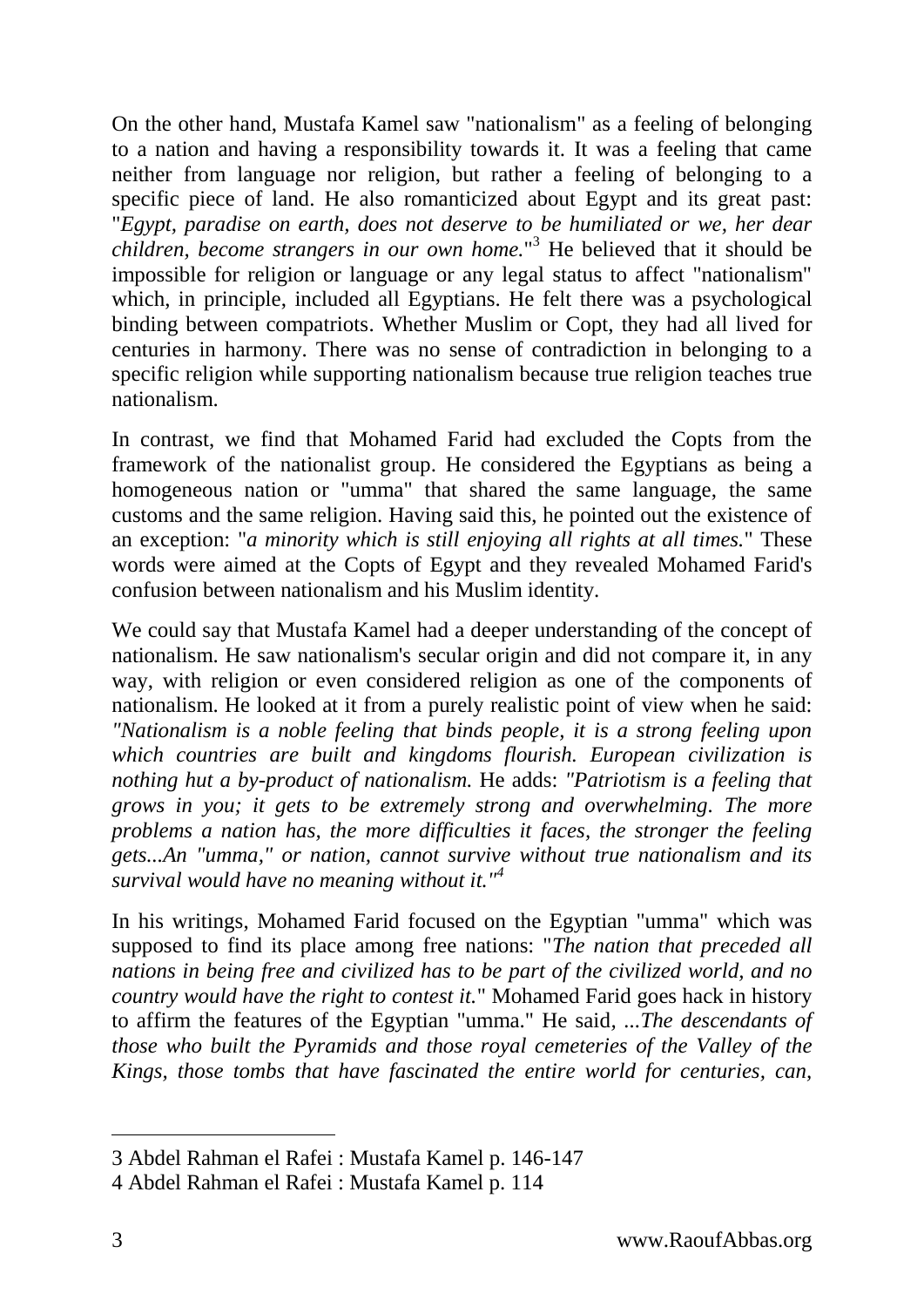*through their actions, their love for science, their sense of freedom and their will-power reach, the level of development attained by their ancestors."* 5

Where Mohamed Farid contradicts himself is when he measures the Egyptian national feeling by the degree of the Egyptians' belonging to the Ottoman state. He says that "*Egypt's contribution to the Ottoman struggle against Greece in May (1897) is proof of the Egyptians' increased sense of nationalism."* <sup>6</sup>

On this issue, Mohamed Farid and Mustafa Kamel are not very different. However, Mohamed Farid does not miss an occasion to demonstrate his fidelity to Turkey. On one hand, he asked for Ottoman support to free Egypt from British occupation. However, he did not accept it as a vassal state; he believed that Egypt's being within the Ottoman Empire protected it from the desires of British imperialism. He also thought that Egypt should safeguard the special status given to it via international decrees.

The two political leaders were both admirers of France and its people. Mustafa Kamel particularly considered France the cradle of European culture and the mother of the Revolution. He went as far as seeking a petition from the president of the National Assembly in 1895 asking France, the state that enjoys "the declaration of Human Rights," to help him obtain Egypt's independence.

Mustafa Kamel used to quote French thinkers and writers and in his speeches, particularly those from the 'Century of Enlightenment.'

On various occasions, Mohamed Farid asked France for help even when it had turned its back on the Egyptian nationalist movement and would not assist its press campaign. Even when the French government had barred the congress of the National party from holding its meetings in Paris in 1910, Mohamed Farid made it a point to congratulate the French people and French culture for the role they played in propagating the idea of Freedom. He put the entire blame on the French government. Later on, when Mohamed Farid undertook the task of demanding a constitution, all his writings and discourses reflected the influence of French liberalism and the "Social Contract" which is the basis of every constitutional government.

Despite the fact that he was convinced of the existence of an Islamic 'Egyptian nation' tied to Turkey, he saw Egypt as being equal with Turkey because of its history and culture. He insisted on Egypt's right to have a constitutional regime similar to the ones in Turkey and Persia since Egypt was not in any way less civilized than either of those nations. Furthermore, Mohamed Farid revived the

<sup>5</sup> Abdel Rahman el Rafei : Mohamed Far id p. 240

<sup>6</sup> See preface of Mohamed Farid's memoirs by Raouf Abbas.